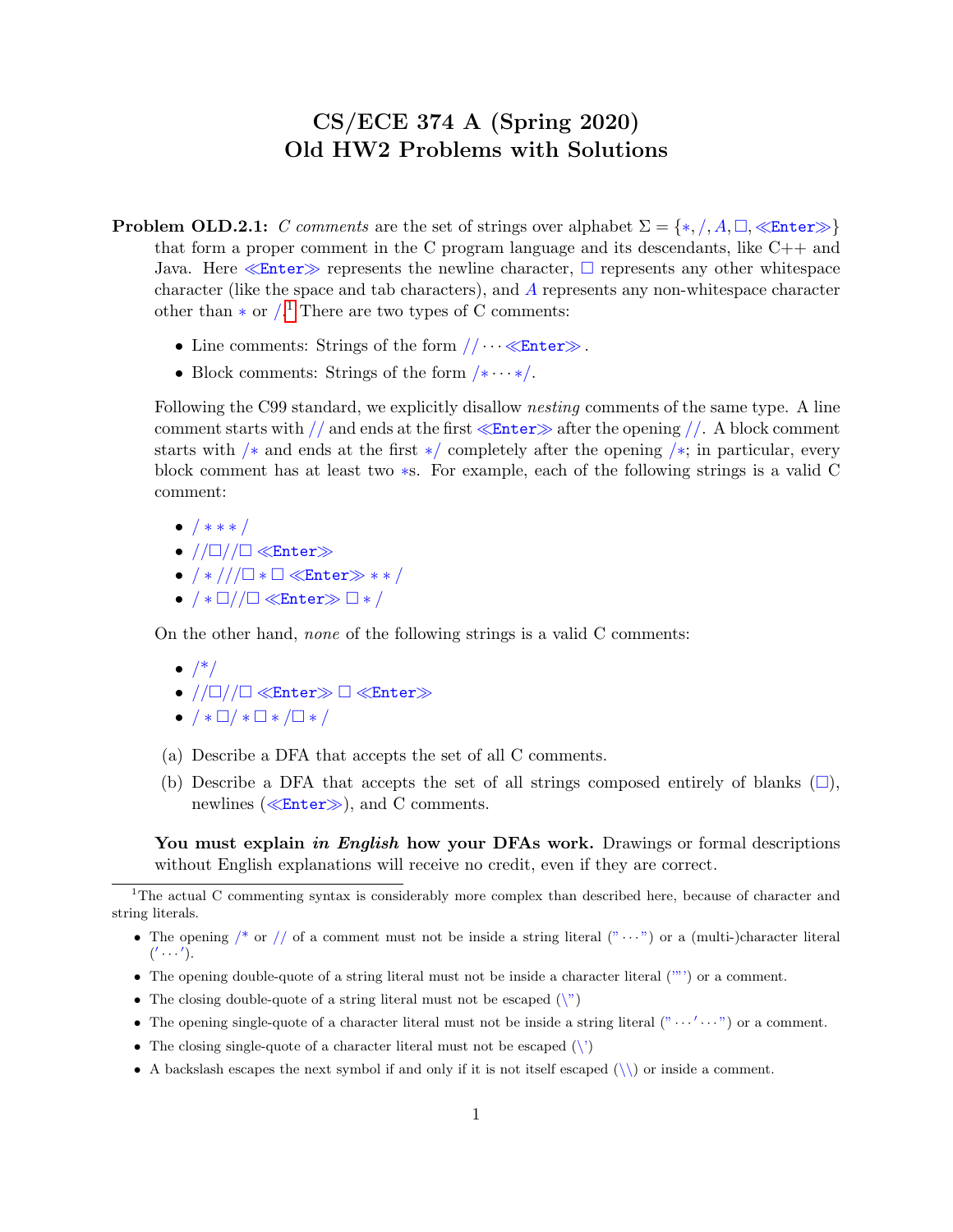## Solution:

(a) The following eight-state DFA recognizes the language of C comments. All missing transitions lead to a hidden reject state.



The states are labeled mnemonically as follows:

- $s$  We have not read anything.
- $\bullet$  / We just read the initial /.
- $\bullet$  // We are reading a line comment.
- $\bullet$  L We have read a complete line comment.
- /\* We are reading a block comment, and we did not just read a ∗ after the opening /∗.
- $/**$  We are reading a block comment, and we just read a  $*$  after the opening  $/*$ .
- $\bullet$  B We have read a complete block comment.
- (b) By merging the accepting states of the previous DFAwith the start state and adding white-space transitions at the start state, we obtain the following six-state DFA. Again, all missing transitions lead to a hidden reject state.



For example, the string "/\*\\\" \*/"/\*"/\*\"/\*" \*/ is a valid string literal (representing the 5-character string  $/\ast \backslash \infty$  \*/, which is itself a valid block comment!) followed immediately by a valid block comment. For this homework question, just pretend that the characters', ", and  $\setminus$  don't exist.

Commenting in C++ is even more complicated, thanks to the addition of raw string literals. Don't ask.

Some C and C++ compilers do support nested block comments, in violation of the language specification. A few other languages, like OCaml, explicitly allow nesting block comments.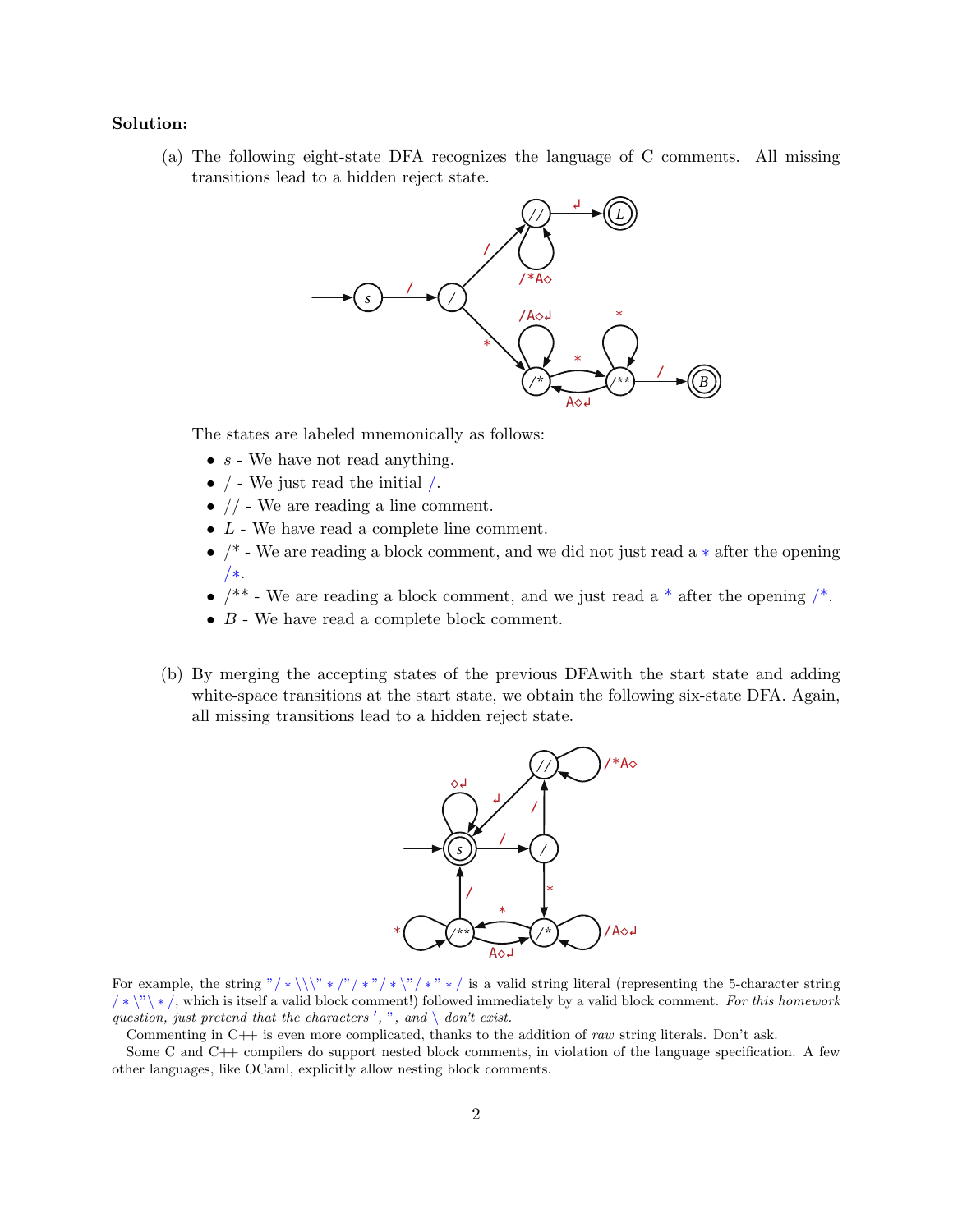The states are labeled mnemonically as follows:

- $\bullet\;s$  We are between comments.
- $\bullet$  / We just read the initial / of a comment.
- $\bullet$  // We are reading a line comment.
- $/*$  We are reading a block comment, and we did not just read a  $*$  after the opening  $/$ \*.
- $/**$  We are reading a block comment, and we just read a  $*$  after the opening  $/*$ .

Note: Generally, a DFA can be described in several ways:

- **Drawings:** Use an arrow from nowhere to indicate s, and doubled circles to indicate accepting states A. If  $A = \emptyset$ , say so explicitly. If your drawing omits a reject state, say so explicitly. Draw neatly! If we can't read your solution, we can't give you credit for it,.
- Text descriptions: You can describe the transition function either using a 2d array, using mathematical notation, or using an algorithm.
- **Product constructions:** You must give a complete description of the states and transition functions of the DFAs you are combining (as either drawings or text), together with the accepting states of the product DFA.

In homeworks, we should correctly explain the purpose of each state in English. This is how you justify that your DFA is correct.

- Deadly Sin: ("Declare your variables.") No credit for the problem if the English description is missing, even if the DFA is correct. (For product constructions, explaining the states in the factor DFAs is enough.)
- DFA drawings with too many states may be penalized.
- Describing an NFA when the problem asks for a DFA will be severely penalized.
- Problem OLD.2.2. Give a regular expression that describes the following language over the alphabet {0, 1}, and briefly argue why your expression is correct.
	- All strings in which every nonempty maximal substring of consecutive 0s is of length 1. For instance 1001 is not in the language while 10111 is.
- **Solution:** Let's start with some strings that are in the language:  $11*0$ . In fact, the star closure of this language is also in the language:  $(11<sup>*</sup>0)<sup>*</sup>$ . We can of course suffix this with a run of ones:  $(11<sup>*</sup>0)<sup>*</sup>1<sup>*</sup>$ . This indeed captures all the strings in the language that starts with 1, since one can break the string after each appearance of 0, which give the above expression.

So, we only have to handle, in addition, the strings in the language that starts with 0. Such a strings can be generated only by  $0(11^*0)^*1^*$ . As such, the overall regular expression is

 $(\varepsilon + 0)(11^*0)^*1^*.$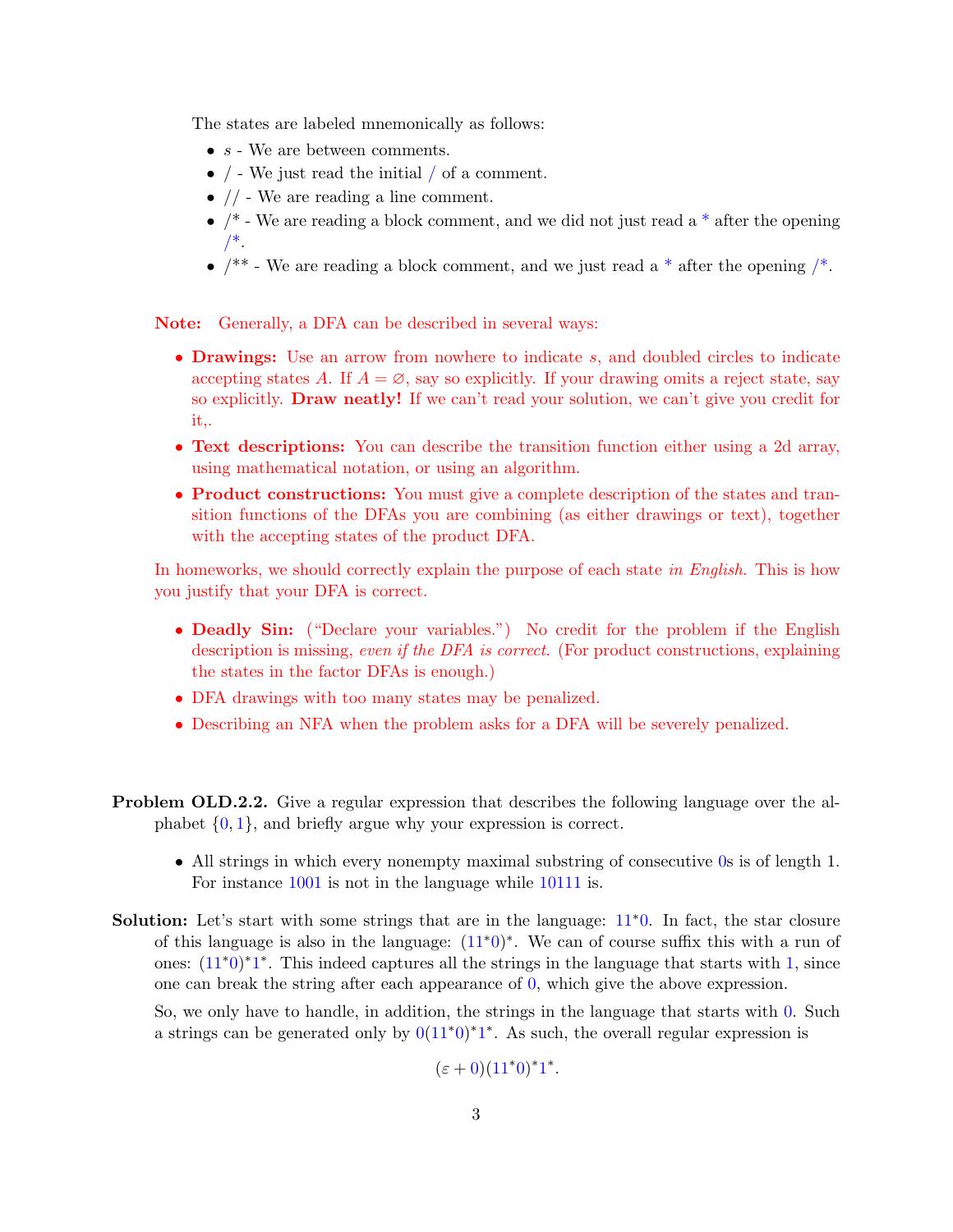Let us prove that this is correct. Given a string  $w$  in the language, break it into strings  $s_1, \ldots, s_k$ , where we cut the string w after each appearance of 0 (i.e.,  $w = s_1 s_2 \cdots s_k$ ). If  $s_1 = 0$ , then we choose 0 in the left side, otherwise, we choose  $\varepsilon$  in the above regular expression. Similarly, if  $s_k$  contains no 0s, then we assign it to the suffix  $1^*$ . All other strings are assigned to the generating expression  $11^*0$ . To see the correctness, observe that every  $s_i$  is a non-empty run of 1s followed by a zero.

Note: More regular expression examples can be found in [lab 1b.](https://courses.grainger.illinois.edu/cs374/sp2020/A/labs/lab_01_b_sol.pdf)

- **Problem OLD.2.3:** Describe a DFA that over the alphabet  $\Sigma = \{0, 1\}$  that accepts the following language:
	- All strings that contain the substrings 000 and 111.
- Solution: The idea is to keep track of the last two characters we have seen, and whether we have seen 000 or 111 yet. A drawing of the DFA is given below:



- The state  $NNx$  means that we have not seen 000 nor 111, and the last two characters we have seen are x.
- The state  $YNx$  means that we have seen 000 but have not seen 111, and the last two characters we have seen are x.